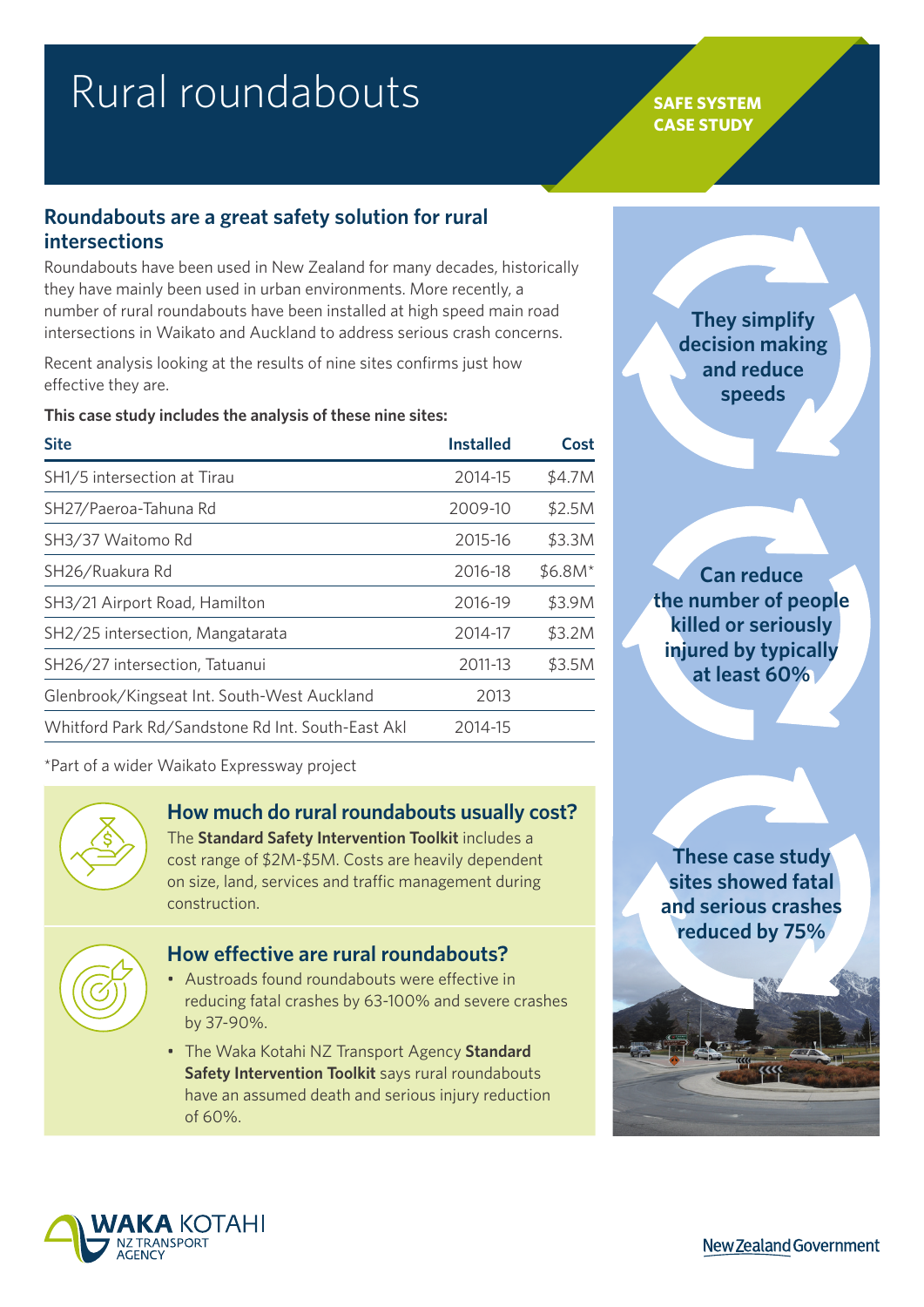# **Our recent New Zealand analysis of nine sites**

#### Across the nine sites:

- In the five years before installation, there were 46 reported injury crashes.
- Since installation, there have been nine reported injury crashes, with no fatal crashes and three serious crashes.

A statistical analysis undertaken by Waka Kotahi data analysis team has compared the crash rates on a monthly basis across all sites individually and combined, noting that post-construction periods vary but are typically less than five years and hence are not directly comparable to the preconstruction period.

## Our analysis found:

- The fatal and serious crashes, and deaths and serious injury equivalents (the estimated number of deaths and injuries), have **reduced by 75%**. From an average of 0.04 per month (0.5 per year) to 0.01 per month.
- Total crashes (Injury and non-injury) **reduced by 50%**. From a monthly average of 0.26 per month to 0.13.

## A review of crashes after installation also found:

- Loss of control was the most common type, followed by changing lanes.
- There were two motorcycle injury crashes, compared to 16 motorcycle injury crashes in the before period.
- There have been no reported cyclist or pedestrian crashes, however numbers of pedestrians and cyclists would be extremely low at rural sites.

## Total crashes per month - pre- and post-construction

| Site name                       | <b>Fatal and</b><br><b>serious</b><br>(pre) | <b>Fatal and</b><br>serious<br>(post) | Total*<br>(pre) | Total*<br>(post) |
|---------------------------------|---------------------------------------------|---------------------------------------|-----------------|------------------|
| SH1/5 Tirau                     | 0.02                                        | 0.03                                  | 0.5             | 0.17             |
| SH27/Paeroa-Tahuna Rd           | 0.02                                        | 0.01                                  | 0.07            | 0.15             |
| SH3/37 Waitomo Rd               | 0.07                                        | $\left( \right)$                      | 0.17            | 0.08             |
| SH26/Ruakura Rd                 | 0.03                                        | $\bigcirc$                            | 0.13            | 0.12             |
| SH3/21 Airport Road             | 0.05                                        | Ω                                     | 0.22            | 0.07             |
| SH2/25 Mangatarata              | 0.05                                        | Ω                                     | 0.22            | 0.37             |
| SH26/27 Tatuanui                | 0.02                                        | 0.01                                  | 0.38            | 0.12             |
| Glenbrook/Kingseat intersection | 0.08                                        | $\left( \right)$                      | 0.38            | 0.07             |
| Whitford Park Rd/Sandstone Rd   | O                                           | $\bigcirc$                            | 0.27            | 0.1              |
| Total                           | 0.04                                        | 0.01                                  | 0.26            | 0.13             |

\*Total crashes includes all reported injury and non-injury crashes

All combined results are statistically significant.

Please note that pre- and post-construction time periods are not the same. This is a simple before and after analysis without control site comparison.

## **Roundabouts are one of the best Safe System solutions for intersections, because:**

- **• They make it easier for people by simplifying decision making and reducing errors people may make**. With one clear direction to focus on, it's easier for people to choose the right time to enter the flowing traffic.
- **• Everyone slows down as they approach the roundabout**, which encourages safe and alert behaviour. Everyone is prepared to potentially stop and give way.
- **• Roundabouts can reduce the number of people killed or seriously injured by typically at least 60%**, because they significantly reduce the chance of head on and side impact crashes and vehicle speeds are lower. While crashes may still happen, they are less likely to result in people being killed or seriously injured.



Glenbrook/Kingseat intersection